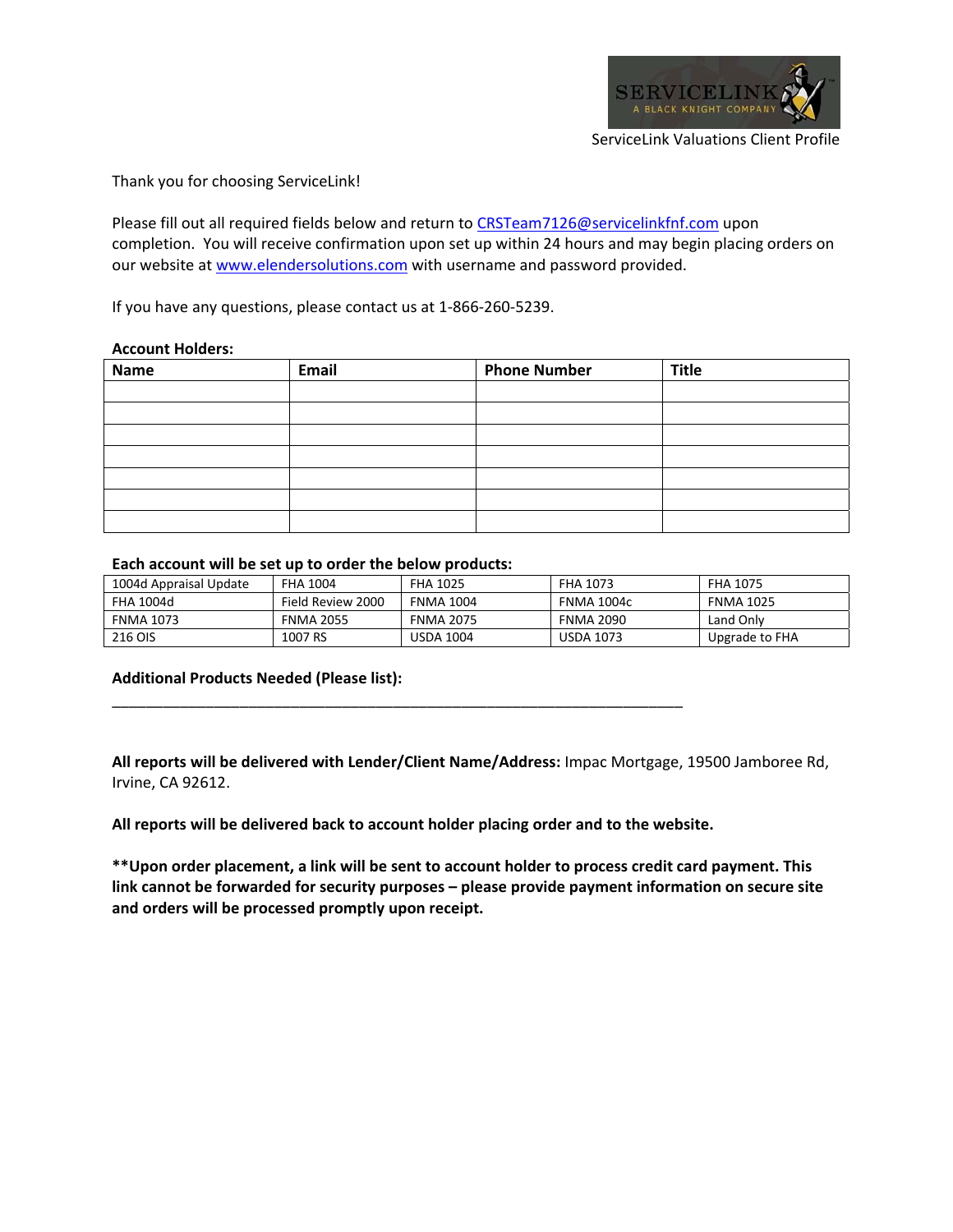

## **ServiceLink Contact Sheet**



| <b>ServiceLink Contact Sheet</b>                                                                                                                                                                                        |                                                                |              |
|-------------------------------------------------------------------------------------------------------------------------------------------------------------------------------------------------------------------------|----------------------------------------------------------------|--------------|
| ServiceLink, A Black Knight Company is dedicated to offering<br>the very best service on every transaction.<br>We encourage you to please contact us<br>using the information below.<br>We look forward to serving you! |                                                                |              |
|                                                                                                                                                                                                                         | Impac Mortgage CS Team - ServiceLink, A Black Knight Company   |              |
| <b>Impac Mortgage</b>                                                                                                                                                                                                   | Email: crsteam7126@servicelinkfnf.com<br>Phone: 1.800.593.5821 |              |
| Dawn Dripps                                                                                                                                                                                                             | dawn.dripps@bkfs.com                                           | Ext. 62353   |
| Joe Passante                                                                                                                                                                                                            | joe.passante@bkfs.com                                          | Ext. 62233   |
| Dan Covington                                                                                                                                                                                                           | dan.covington@bkfs.com                                         | Ext. 61184   |
|                                                                                                                                                                                                                         |                                                                |              |
| <b>Management Escalation</b>                                                                                                                                                                                            |                                                                |              |
| Erin Reed-Esser                                                                                                                                                                                                         | erin.reed@bkfs.com                                             | 412.776.1143 |
| Greg Durban, AVP                                                                                                                                                                                                        | greg.durban@bkfs.com                                           | 412.776.2066 |
| Kate Rice, VP                                                                                                                                                                                                           | krice@bkfs.com                                                 | 412.299.4312 |
| Kirsten Harken - Sales Executive                                                                                                                                                                                        | kirsten.harken@bkfs.com                                        | 714.323.4660 |